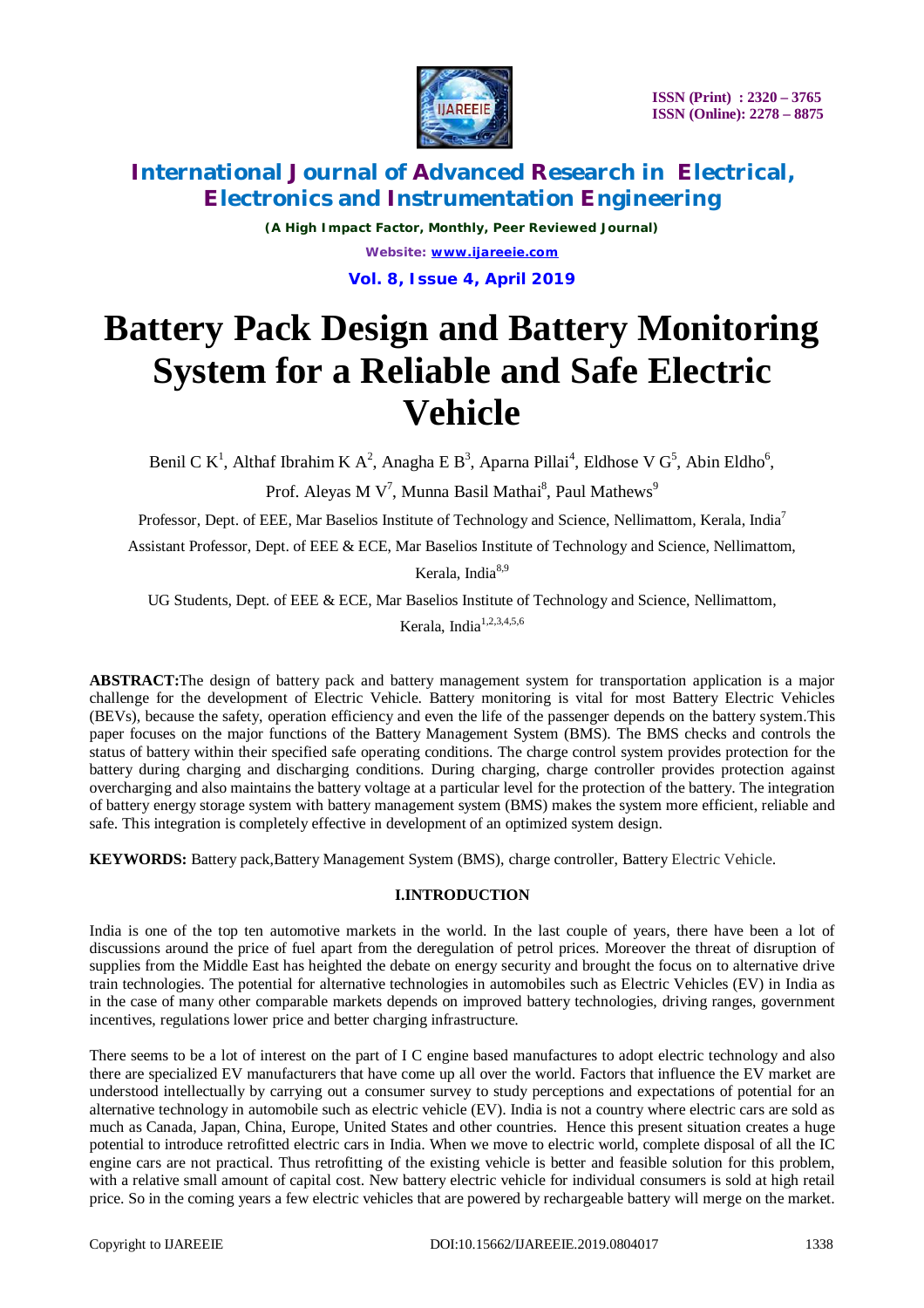

# **International Journal of Advanced Research in Electrical, Electronics and Instrumentation Engineering**

*(A High Impact Factor, Monthly, Peer Reviewed Journal)*

*Website:* **[www.ijareeie.com](http://www.ijareeie.com)**

### **Vol. 8, Issue 4, April 2019**

The success of battery electric vehicle (BEV) is very dependent on the battery technology. The development of batteries for EV will go on in the coming years, resulting in development of energy storages with higher specific power and energy.

#### **II. PROPOSED SYSTEM**

Automobile industry is focused on fuel saving vehicles such as electric vehicles, hybrid electric vehicles and plug-in vehicles (EV/HEV/PHEV). The rechargeable battery plays major role for deciding many electrical specifications of battery operated vehicle.

Battery monitoring is important for most electric vehicles (EVs), because the safe reliable operation and security of the passenger depends on the battery system. The Battery management System (BMS) monitors important battery parameters like state of charge, state of health, coolant flow for air or fluid, ampere hour counting, terminal voltage and flowing current (in and out). The BMS is also used for calculating secondary reports on the bases of data from sensors. The BMS helps in controlling and balancing battery environment. The BMS may include Monitoring, Energy recovery, Computation, Protection and Optimization Topologies. The charge controller is provided for protection against overcharging condition formaintaining the battery voltagelevel.

### **III. BLOCK DIAGRAM**

The retrofit kit consist a 10 kW,72V BLDC motor as load. There are 6 units of 12V, 130 Ah lead acid batteries to power the BEV. The battery is connected to the 72V charge controller with a Battery management System (BMS) and a current controlling device. Motor controller converts the 72V DC to frequency controlled three phase supply. The supply is given to the 3 phase winding of the motor. The battery unit mainly consists of a BMS which provide real time monitoring of voltage, current and temperature. The BMS also consist of a protection unit that provides overcurrent protection, overvoltage protection and protection against temperature rise. The system also contains a cooling unit to avoid temperature rise in battery. Charger plus charge controller is installed in this unit for proper charging.



Figure 1:Block diagram of battery management system

### **IV.METHODOLOGY**

The system consists of current, temperature and voltage sensing sections followed by its signal conditioning blocks as shown in Figure 1. The necessary settings are made according to the requirement of the system. The temperature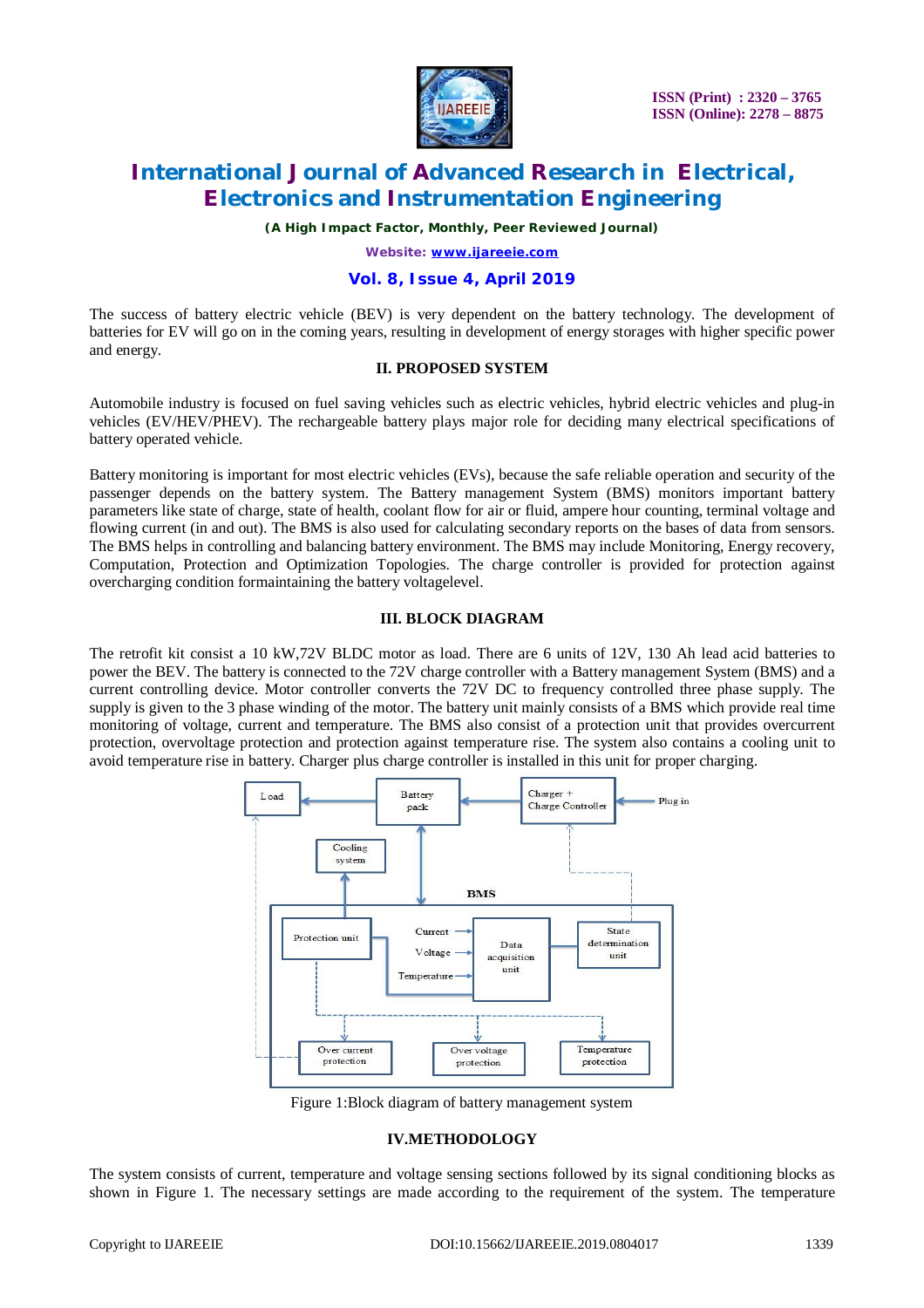

# **International Journal of Advanced Research in Electrical, Electronics and Instrumentation Engineering**

*(A High Impact Factor, Monthly, Peer Reviewed Journal)*

*Website:* **[www.ijareeie.com](http://www.ijareeie.com)**

## **Vol. 8, Issue 4, April 2019**

measurement is very much important because temperature parameterdecides internal resistance of the battery, therate of charging and discharging and some other electrical parameters of the battery. The temperature of the battery is read through the DHT22 temperature and humidity sensor and corresponding output voltage is directly given to the Data Acquisition Server (DAS) with signal conditioning output of the sensor. Similarly the current and voltage part is also connected to the DAS system in order to make system ready for reading data continuously. Battery indications are also included in the software codes like temperature of battery, lower/higher voltages, Total power of the battery and the remaining power of the battery, Charge holding time, Nominal Voltage and High temperature indications of the battery through emergency indicators. The different loads connected to the battery can be manipulated through software and corresponding load switching unit can be activated in order to use battery for optimum utilization.

### **V. COMPONENTS OF BATTERY UNIT**

Battery unit mainly consists of a Battery pack, Battery Management system (BMS) and Charge controller.

#### *A. Battery pack*

| <b>Battery Capacity</b> | 9500Wh battery pack     |
|-------------------------|-------------------------|
| Type                    | lead acid               |
| Voltage                 | 72V                     |
| Ampere-hours            | 130Ah                   |
| Temperature range       | 10 to 50 degree Celsius |

Table1: Specifications of battery pack

An Electric Vehicle (EV) uses a battery unit for its propulsion. Electric Vehicles uses secondary rechargeable battery. The most common rechargeable batteries used in EVs include lead-acid ("flooded", deep cycle and VRLA), Ni-Cd, Nickel metal hydride, Lithium ion and less commonly, zinc-air and molten salt batteries. Electric-vehicle batteries differ from starting, lighting and ignition (SLI) batteries because they are designed to give power over sustained periods of time. Traction batteries must be designed with high ampere-hour capacities. Batteries of EVs are characterized by specific energy and energy density. It should also have good power to weight ratio which helps to improve overall efficiency and performance of vehicle.

The major requirements of an EV battery are safety, long driving range, high power, small size, less weight, high capacity and long life. Considering these factors three types of battery choices available in present market are Li-ion battery, Lead acid battery, Lead acid dry cell. The parameters used to compare these three batteries are weight, discharge rate, efficiency cycle life, voltage, cost, safety. Lead acid battery is selected as its cost is low and safety is much more than a lithium ion and lead acid dry cell.

Lead acid batteries are the cheapest and most common used traction battery. For electric vehicles, more robust lead acid batteries that withstand deep cycling are used. In the lead acid cells the negative plates have a spongy lead as their active material, while the positive plates have lead dioxide. The plates are immersed in an electrolyte of dilute sulfuric acid. The sulphuric acid combines with the lead and the lead oxide to produce lead sulphate and water, electrical energy is also released during the process. The lead acid batteries are not so expensive but it performs with high reliability. It has a voltage range of about 2V per cell. Charging a lead acid battery is a complex procedure, if carried out incorrectly it will quickly ruin the battery and decrease its life. The charging must not be carried out at too high a voltage, as it results in water loss. The most commonly used technique for lead acid batteries is called multiple steps charging. In this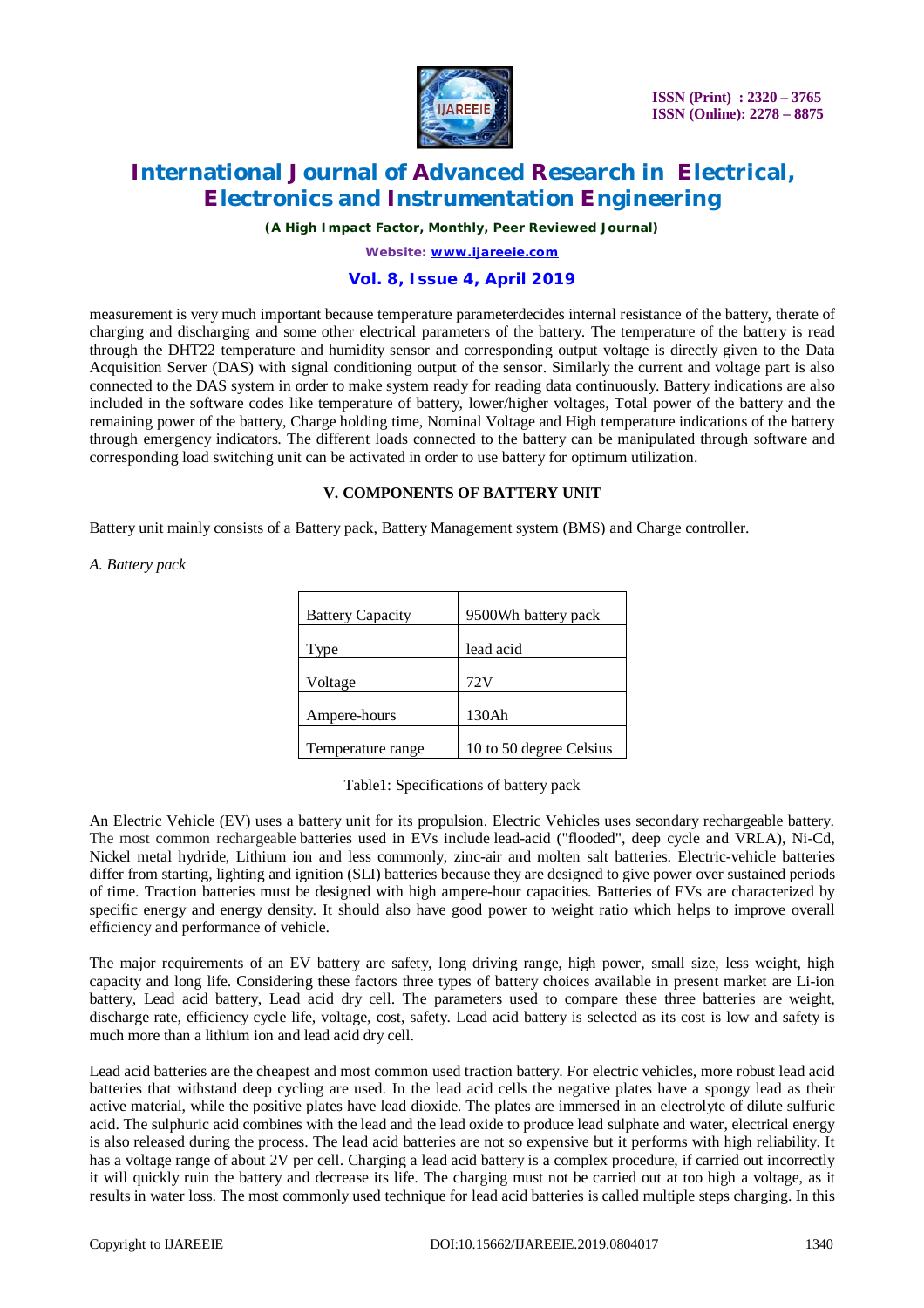

# **International Journal of Advanced Research in Electrical, Electronics and Instrumentation Engineering**

*(A High Impact Factor, Monthly, Peer Reviewed Journal)*

*Website:* **[www.ijareeie.com](http://www.ijareeie.com)**

# **Vol. 8, Issue 4, April 2019**

method the battery is charged until the cell voltage is raised to a predetermined level. The current is then switched off and the cell voltage is allowed to decay to another predetermined level and the current is then switched on again.

The voltage range of entire battery unit is 72V, six lead acid batteries of 12V, 130 Ah is used. The battery will power a 10kW BLDC motor. Operating temperature should be below  $40^{\circ}$ C. The battery has 50%-95% charging and discharging efficiency. The total time taken for full recharge is 8 hours (90% will be recharged in 1 hour).The self-discharge rate of lead acid is 3-20% per month. The battery has life cycle up to 800 to 80% capacity. The battery can power the vehicle for about 3 hours in normal conditions. If the motor runs at its full peak load, the battery is able to provide a backup of minimum 1 hour.

#### *B. Battery Management System (BMS)*

A Battery Management System (BMS) is a critical component of host single cells or banks of cells arranged in series, parallel or combination systems that utilize arrangements. In order to provide safe and reliable battery operation, a BMS performs state monitoring charge control and cell balancing (in multi-cell pack systems). Certain battery operations, such as over-discharge can cause reduced cell capacity due to irreversible side reactions. Therefore, a BMS also monitors and controls the battery packs. Whenever any abnormal conditions are detected, such as overvoltage or overheating, the BMS notifies the user and execute the pre-set correction procedure and thus monitors and control the battery, based on the safety circuitry incorporated within it. Functionality wise, BMS are similar, however there are three broad categories, including centralized, distributed and modular structures. Essentially, these categories consist of a layered structure of sensors for monitoring and data acquisition.

The data coming from the sensors is used for battery state determination, which in turn used for calculating the battery performance characteristics such as discharge profile, charging time, cell status and the thermal and mechanical aspects of the cells. The battery state evaluation forms a critical input into the BMS for the battery pack safety and reliability. The battery state determination helps to characterize the stresses that the environment may apply on the battery and provides information about the charge and discharge operations. Although some algorithms used in commercial products use a ratio of the current battery capacity to the maximum capacity as a battery health indicator for a complete state of health or SOH evaluation.

#### *Over current protection:*

Over current protection is an essential feature in any electric vehicle. Pre-calculated current limits are very important as computer needs to quickly make decisions based on the power available from the electric system. Failures on reliable limits allow the main control computer to draw too much current from the battery, causing the limits to suddenly dive. Then with respect to the new limit, the main drive computer would be forced to reduce current, leading to a jerky or possibly dangerous driving experience.

BMS unit simply provide an on/off switch to allow and prohibit discharge and charge currents, the BMS carefully calculates the actual maximum ampere limits and controls the current. At peak loads, the motor draws high current from the battery. This high current leads to temperature rise in the battery pack. Battery management system protects the battery from high temperature caused by the high current drawn by the motor. Also an additional fuse unit and circuit breaker is used for the protection of the battery.

#### *Over voltage and under voltage protection:*

If the voltage across the battery pack is allowed to fall below its minimum operating value, the cell will be damaged. The extent of damage depends on how much over depleted the battery is and how long it stays over depleted condition. In the best case, when the voltage falls only slightly below the minimum, there will be a minor loss in capacity and the self-discharge rate will increase. The lower the cell voltage gets, the more pronounced these effects become. If the cell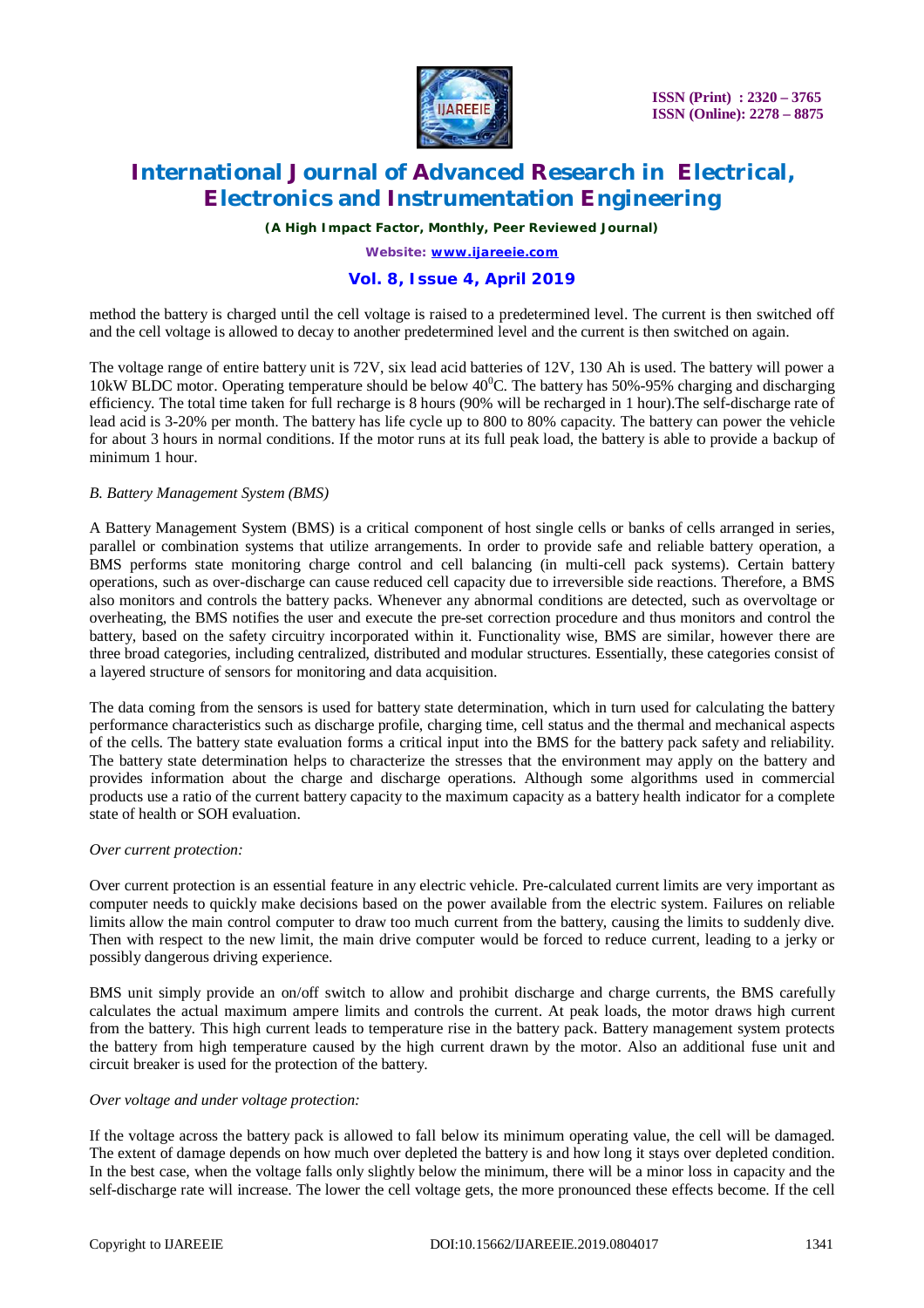

# **International Journal of Advanced Research in Electrical, Electronics and Instrumentation Engineering**

*(A High Impact Factor, Monthly, Peer Reviewed Journal)*

*Website:* **[www.ijareeie.com](http://www.ijareeie.com)**

# **Vol. 8, Issue 4, April 2019**

voltage gets too low, then it becomes dangerous to attempt to recharge the batteries because it may develop a short and cause severe damage to its surroundings.

During charging condition the battery pack voltage must keep in a safe limit. If the voltage is increase beyond that limit, it will lead to a dangerous situation. If the battery voltage increased above the pre-set value, BMS automatically controls the voltage level in a safe limit. Also if the voltage drains below the safe limit, the BMS automatically senses and provide alert to the driver and cut off the circuit. Thus the BMS protects the battery from over and under voltage conditions.

#### *Thermal protection:*

Battery pack used in electric vehicle must need thermal protection to safeguard the battery from burning out, causing dangers to the life of the passengers and the vehicle. Normal charging and discharge cycle heats up the battery. The temperature of a battery depends upon the charge rate and the charging and discharging current rating. During peak loads the motor draws high current from the battery pack. This high current will lead to generation of high temperature in the battery pack. If the battery temperature increases beyond the safe limit, it will affect the proper working of the battery. Also the high temperature leads to creation of internal short circuit inside the battery. Sometimes it will lead to huge explosions and death. To prevent this situation thermal protection is an essential feature in a BMS.  $25^{\circ}$ C to  $33^{\circ}$ C is optimum working temperature for the lead acid battery pack used in electric vehicles. Temperature above  $50^0C$  is dangerous for the batteries.



Figure 2: Temperature controller

The thermal interface also includes the ability to control an external cooling fan. The controller can be configured for ON/OFF operation or for a variable fan speed using a PWM output. For reliability reasons, the fan driver is external to the BMS and is optional. The fan controller interface includes a fan monitoring circuit which monitors malfunctioning of cooling fan and set error codes if a fault is detected. The fan can be configured both to cool the battery when it is hot and to warm the battery when warmer ambient air is needed. All thermal settings are programmable through the user interface. The temperature monitoring and controlling will increase the efficiency and life of the battery pack. The BMS ensure the complete regulation and safety of the battery.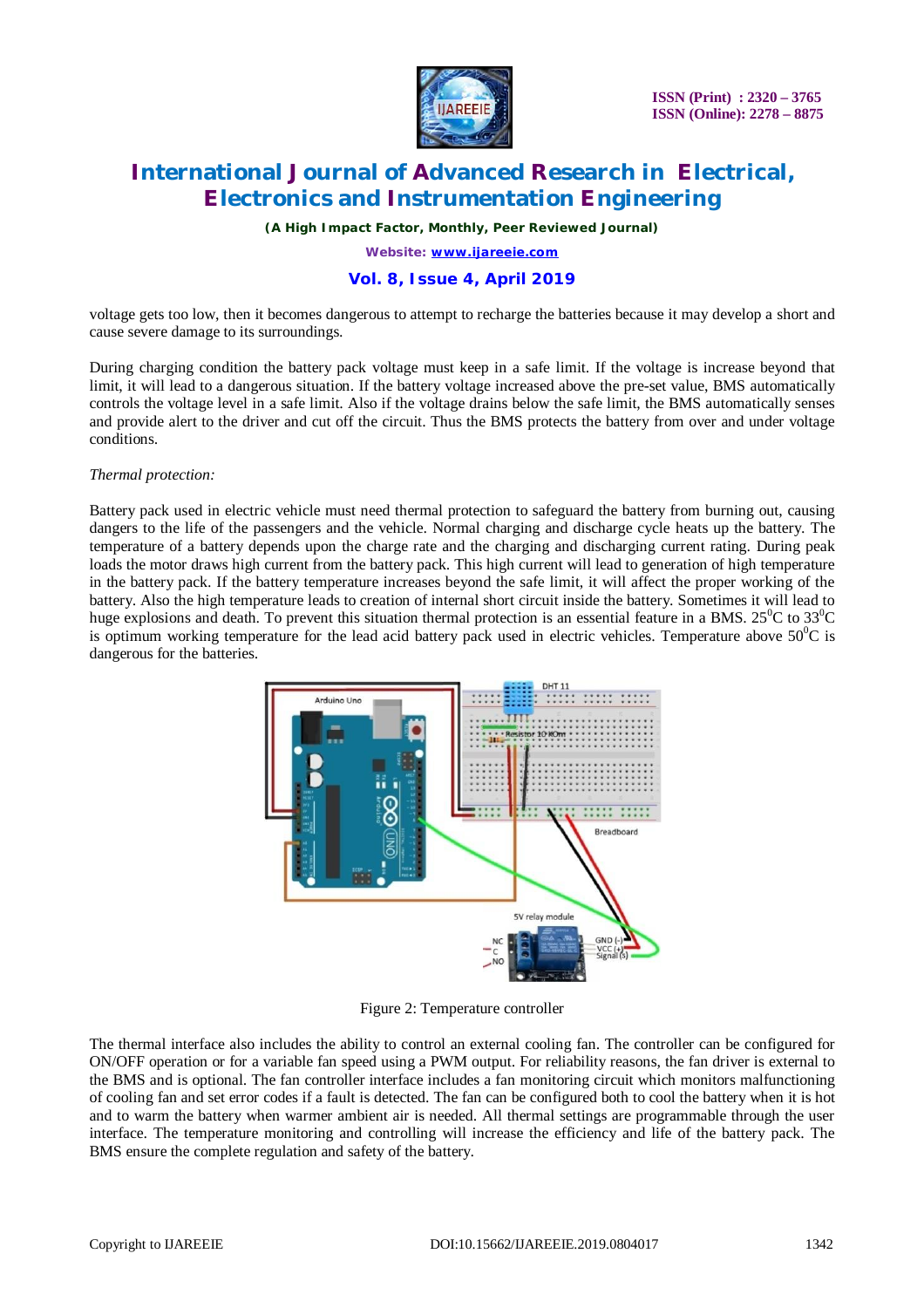

# **International Journal of Advanced Research in Electrical, Electronics and Instrumentation Engineering**

*(A High Impact Factor, Monthly, Peer Reviewed Journal)*

*Website:* **[www.ijareeie.com](http://www.ijareeie.com)**

### **Vol. 8, Issue 4, April 2019**

#### *C. Charger plus Charge controller*

The retrofitted electric vehicle is fully powered by a 72 V, 130 Ah rechargeable Lead-acid battery pack. This battery pack is recharged by a 72 V auxiliary charger. The current output of the charger is adjustable from 0A to 12 A. The output of the auxiliary charger is directly connected the battery pack through a charge controller. A 230 V ac supply is converted to 72 V dc supply for the battery pack. The charger includes features like short circuit protection, overvoltage protection by incorporating a charge controller.

Input of the charger =230V ac Output voltage  $= 72$  V dc Output current= up to 10 A (adjustable)

#### *Charging method:*

The battery is charged in two modes. Initially the battery is charged in a constant current mode and then it is charged in constant voltage mode as shown in Figure 3.





In constant current mode the battery is charged using constant high current supply. Thus the battery can be charged like fast charging mode. It allows the full current of the charger to flow into the battery until the power supply reaches its pre-set voltage. The current will then taper down to a minimum value once that voltage level is reached.When the battery reaches 80% of fully charged condition the charging mode is automatically turns from constant current mode to constant voltage mode. In constant voltage mode the current will taper down to a minimum value once the required voltage level is reached. The charger output voltage will be constant and it is rated battery voltage. Then the charger compensates the battery voltage to its full charge condition. The constant current and constant voltage modes of charging are much efficient for lead acid battery charging.

#### *Charge controller:*

The charge controller controls the battery voltage in a safe limit during charging. While charging, sometimes the battery charges above the rated voltage. This will reduce the battery efficiency and reduces the life span of the battery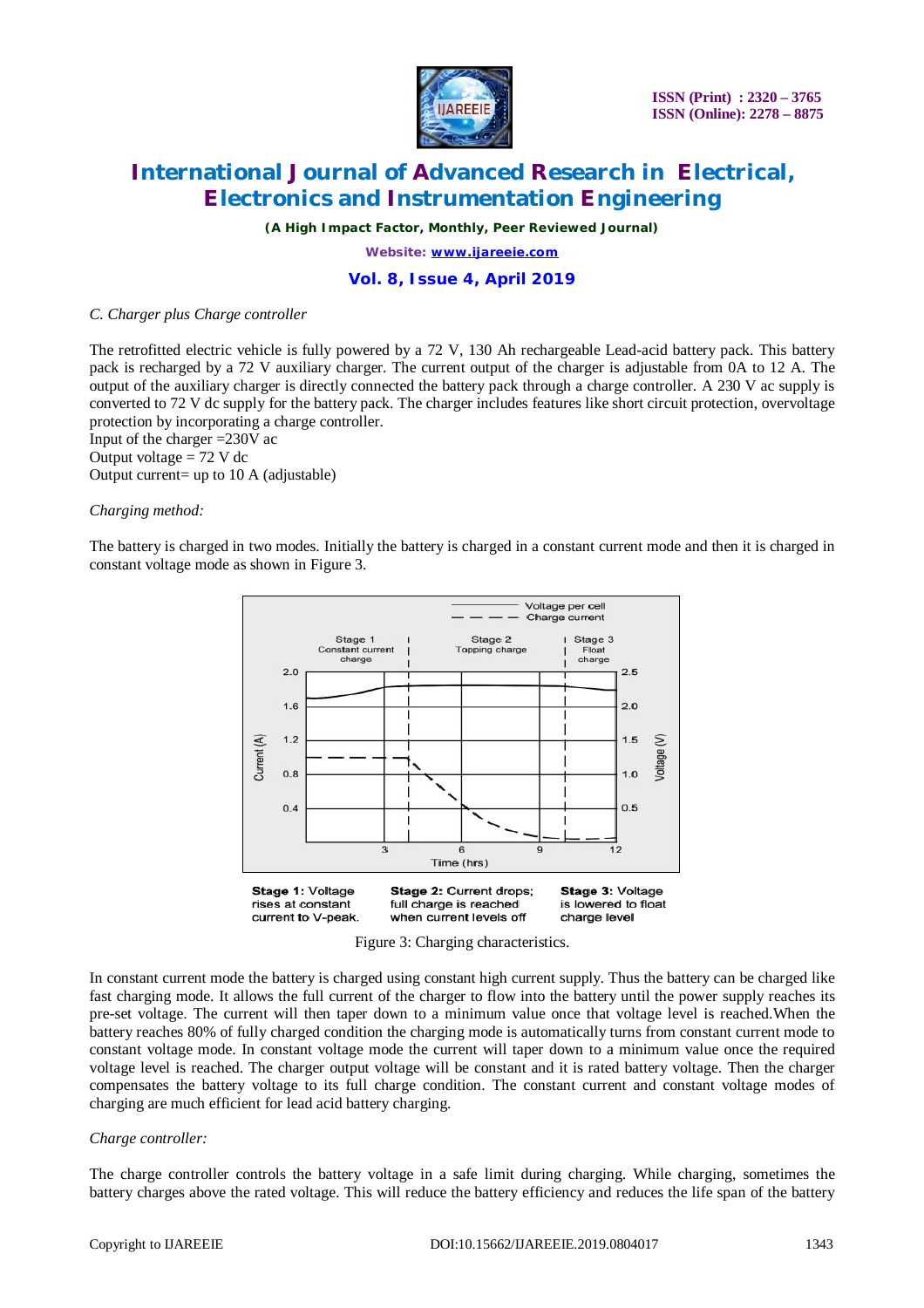

# **International Journal of Advanced Research in Electrical, Electronics and Instrumentation Engineering**

*(A High Impact Factor, Monthly, Peer Reviewed Journal)*

*Website:* **[www.ijareeie.com](http://www.ijareeie.com)**

### **Vol. 8, Issue 4, April 2019**

pack. Thus while charging the charge controller in the charger monitors the live voltage level of the battery. If the battery voltage increases above the rated voltage, the charge controller automatically senses and cut of the supply from the charger output. Also the charge controller controls the current flow to the loads.

### **VI.FUTURE SCOPE**

The future for electric vehicles is bright*.* Plummeting battery prices, longer-range models, and more charging stations are driving forward Battery electric vehicles. The energy storage capabilities and performance of the retrofitted car can be improved by the following means:

- Flexible solar panel in cooperated with body parts helps to increase the driving range of EV and it is an efficient method to use renewable source of energy.
- Super capacitor can be used for power surges, helps to reduce the energy demand on battery at time of peak load and also improves the efficiency of the battery. Again helps in increasing the battery backup and save the battery from over discharge that helps in increasing life of the battery
- Automatic emergency braking and collision avoidance, safeguards battery from sudden collisions and damages. Also provide protection for batteries from fire hazards due to sparking by collision and sudden brakes.
- Li-ion batteries can be used to reduce size of battery pack for EV. Since Li-ion has high energy efficiency and more lifecycles, it improves drive range and performance of vehicle.

#### **VII.RESULT**

The retrofitted vehicle is powered by a 72V, 130Ah lead acid battery pack. The Battery Management System monitors and controls the battery pack. The BMS contains protection for overvoltage, overcurrent and the cooling system is activated when the temperature goes above $40^{\circ}$ C. A charge controller of 72V, 10A is also incorporated with the battery monitoring system for proper charging and discharging of battery pack and ensuring the safety of the passengers and the vehicle.

#### **VIII. CONCLUSION**

The conversion of IC engine vehicles in to electric vehicles accelerates e-mobility transitions. Linking this technique to the present situation improves air quality, decarbonizes our economy, reduce oil dependency, and grow new businesses. The final output will be a zero-emissive car below 1300cc.This paper titled "Battery pack design and battery monitoring system for a reliable and safe electric vehicle" deals with the design of a lead acid battery pack, a Battery Management System (BMS) and a charge controller for a retrofitted vehicle.The resultant electric vehicle is fully powered by a 72V, 130Ah Lead-acid battery pack providing a total capacity to drive a 10 kW BLDC motor of voltage rating of 72 V and current rating up to 130 A. So 130 Ah battery pack is sufficient to meet the requirement of the electric car. The Battery Management System protects and safeguards batteries and also used for real time voltage, current and temperature monitoring. Protection features include protection against overcharge, overcurrent, overvoltage, over discharge and temperature rise. The BMS improve efficiency, reliability and safety of the vehicle. The charge controller or battery regulator limits the rate at which electric current is added to or drawn from electric batteries. It prevents overcharging and may protect against overvoltage and under voltage conditions and improves battery performance, lifespan, safety. The weight saved by removal of engine can be used to add more batteries to improve the driving range.The driving range can be improved in future by introducing solar roof for cars, providing charging stations at adequate distances, wireless charging road, high capacity Li-ion batteries and super capacitors etc.

#### **REFERENCES**

- [1] Antonio Affani, "Battery choice and management for new generation electric vehicles", IEEE Trans. on industrial Electronics. VOL. 52, pp. 1343 - 1349 (2005).
- [2] Philip Dost, Moritz Martin, Constantinos Sourkounis Ruhr-University Bochum, 44780 Bochum, Germany [dost@enesys.rub.de](mailto:dost@enesys.rub.de) "Impact of lead-acid based battery design variations on a model used for a battery management system",IET Conferences, pp.1-6 (2014).
- [3] Amin Farjah, Ehsan Bagheri, Ali Reza Seifi, "Main and auxiliary parts of battery storage, aimed to fast charging of electrical vehicles", 2018 9th Annual Power Electronics, Drive Systems and Technologies Conference (PEDSTC), pp.277-282.
- [4] Santanu Sharma, Paban Sharma, Sushanta Bordoloi, Pranjal Barman, "Estimation of coulombic efficiency of lead acid battery for range determination of electric vehicle",2015 1st Conference on Power, Dielectric, Energy Management at NERIST(ICPDEN).